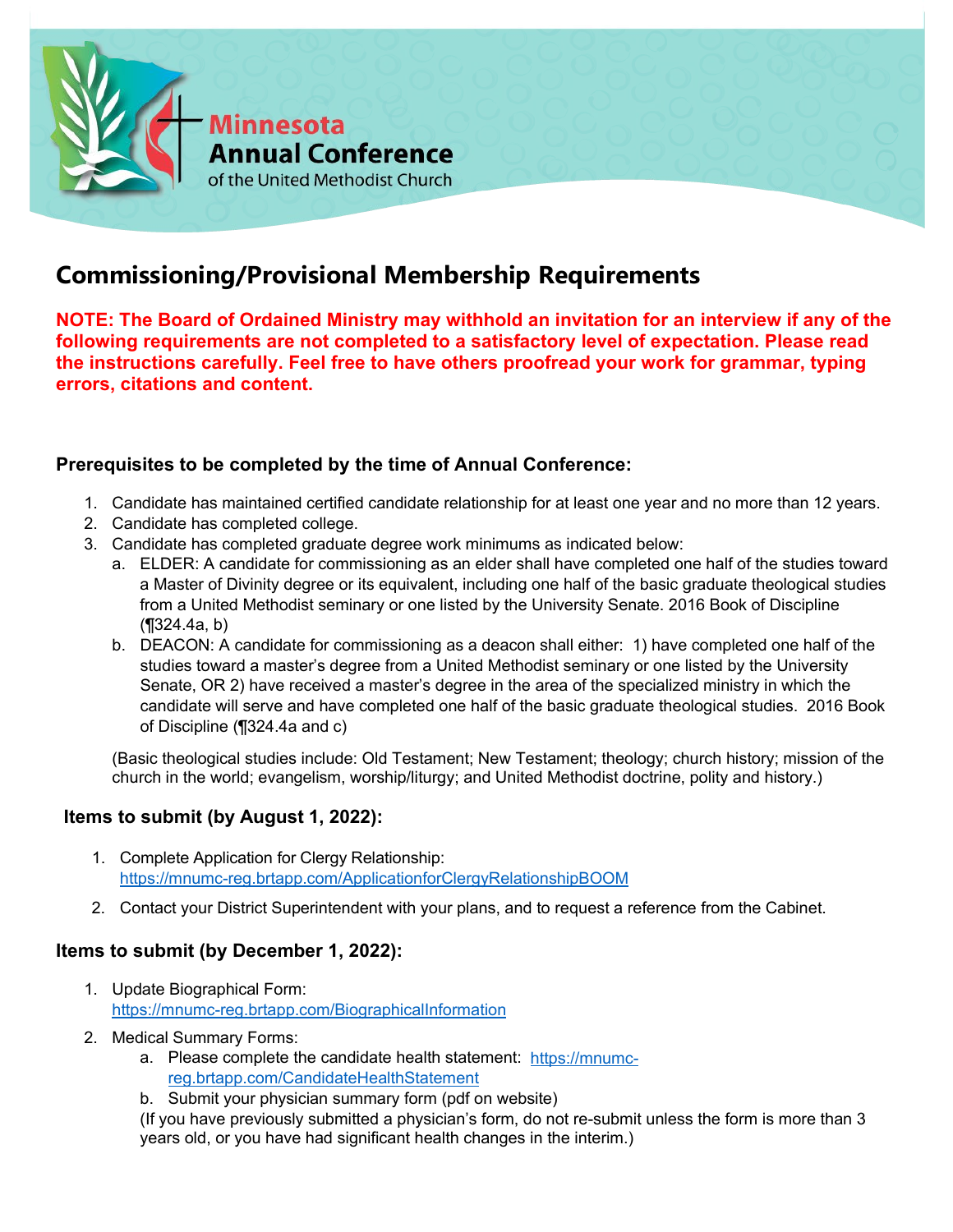- 3. Graduate Theological Studies Form: <https://mnumc-reg.brtapp.com/GraduateTheologicalStudiesForm>
- 4. Transcripts (Please have these sent to Registrar either electronically or by mail)
	- a. College (if not already submitted)
	- b. Seminary/Graduate School
- 5. Safe Gatherings background check (submit only if your approval has expired check with Registrar if you are not sure)
- 6. LeaderWise Psychological Evaluation If your Phase 1 report is more than two years old by the date of the deadline for submitted materials, or your first assessment was completed by anyone other than LeaderWise, you will need to complete a Phase 3 assessment. The Phase 3 assessment is to be new within the year you are applying for provisional membership. Please contact the Registrar to set this up, if needed.
- 7. Current Photo (send to Registrar electronically)

#### **References/Recommendations:**

- 1. DCOM recommendation. (Recommended to be completed before **Sept. 1**) A recommendation form from your District Committee on Ordained Ministry must be received before your interview by the Conference Board of Ordained Ministry. This recommendation must be based on a three-fourths majority vote 2016 Book of Discipline (¶324.10). Arrange for your interview with the District Committee through your DCOM chair or DS. DCOM will contact you following your interview and they will submit your approval form to the Registrar if your interview was successfully completed.
- 2. References. (To be submitted by **Dec. 1**) Please request two references from persons who are familiar with your gifts and graces regarding leadership abilities and aptitudes. These should be people you work with closely on a regular basis, and may include lay leaders and clergy in your church or ministry setting, work supervisors, seminary professors/staff, etc. <https://mnumc-reg.brtapp.com/ReferenceFormProvisional>
- 3. Field Placement Evaluation. (Recommended by Dec. 15, DS can negotiate deadline with Registrar) This would be the reference requested from your DS at the time of your application. If you are not under appointment, please request this from a recent field placement supervisor. [https://mnumc](https://mnumc-reg.brtapp.com/ReferenceFormProvisional)[reg.brtapp.com/ReferenceFormProvisional](https://mnumc-reg.brtapp.com/ReferenceFormProvisional)

## **Written work and sermon submission (to be completed by December 1, 2022)**

IMPORTANT: Please refer to the following documents to help guide you in your written work (graduate school level writing is expected):

- Guidelines for Submitting Written Work <https://www.minnesotaumc.org/files/websites/www/Guidelines+for+Submitting+Written+Work.pdf>
- Plagiarism Policy <https://www.minnesotaumc.org/files/websites/www/BOM+Plagiarism+Policy1.pdf>
- 1. Autobiographical Statement. Please write a concise autobiographical statement, including information on your family background, your formative Christian experiences and your call to the ordained ministry, your educational background, your leadership experiences in church, school and community, and your future plans for service in the church. (Send to Registrar as Word or PDF document)
- 2. Statement of Beliefs. Please write a one-page statement of beliefs as you would communicate them to a congregation or interview team. (Send to Registrar as Word or PDF document)